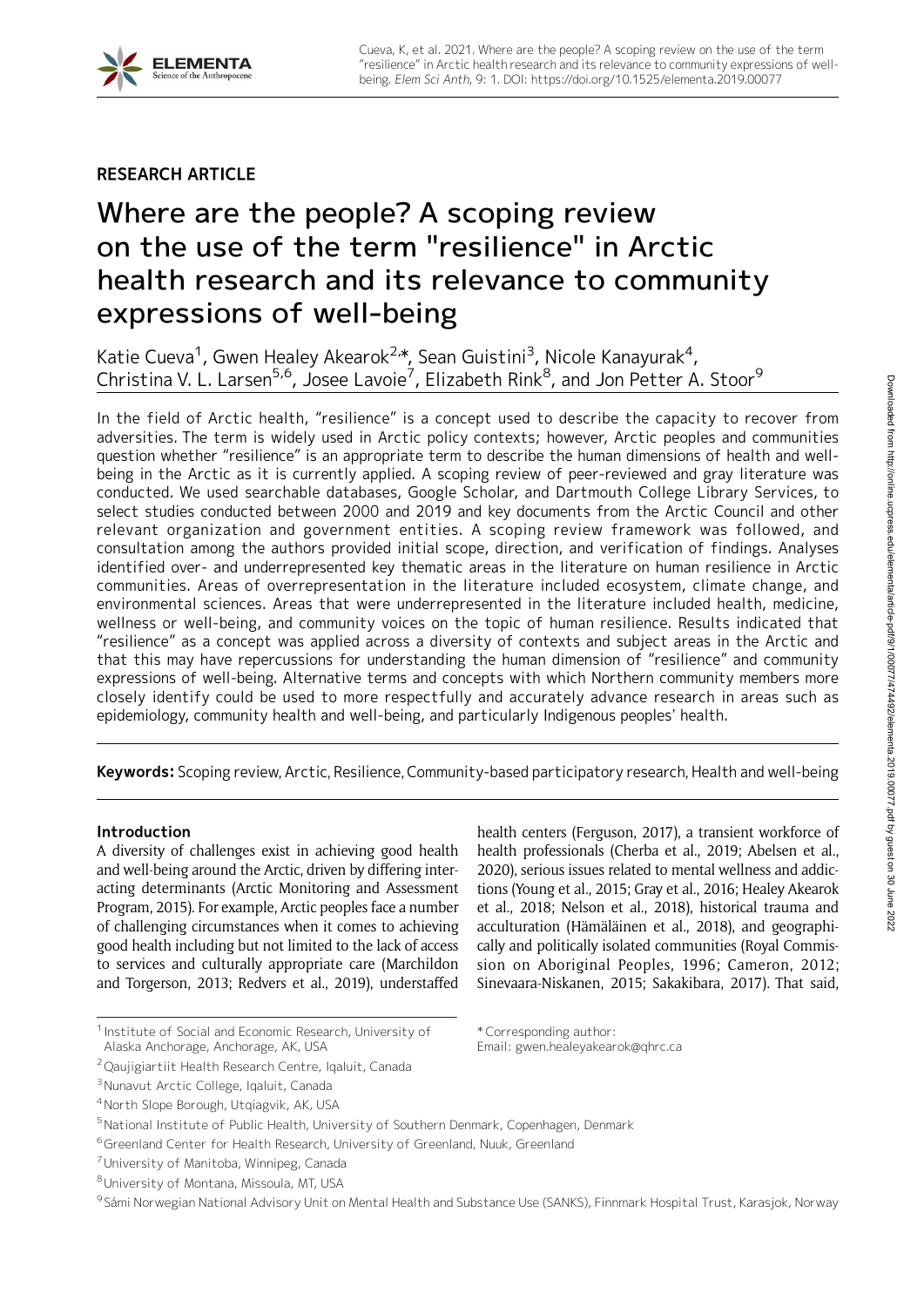there are tremendous strengths in communities to address local health concerns, such as a willingness to work together, traditions and customs that support healthy lifestyles and activities, and strong cultural pride (Annahatak, 2009; Redvers, 2016; Mearns, 2017; Lys, 2018). Drawing upon existing community strengths and resources, and pathways to well-being, is the key to addressing these challenges now and over the coming years.

There are also challenges with how the information about Arctic health and well-being is presented or shared. As scholars in the 2018–2019 Fulbright Arctic Initiative Cohort II (FAI II), we have repeatedly encountered tension with the term "resilience" in the communities where we live and work and decided to conduct this scoping review to explore the written literature on the history of the term, as well as its use and reactions to it, in the Circumpolar North. In the field of Arctic health, "resilience" is a concept used to describe the capacity to recover from adversities (Carmack et al., 2012; Vlasova and Volkov, 2013; Arctic Council, 2013, 2016; Jeppesen et al., 2018; Sawatzky et al., 2018). While the term is widely used in Arctic policy contexts (Arctic Council, 2013; Sustainable Development Working Group, 2015; Arctic Council, 2016; Hueffer et al., 2019), Circumpolar communities have questioned whether "resilience" is an appropriate term to describe the human dimensions of health and well-being in the Arctic (Healey Akearok et al., 2019).

The term resilience is derived from the Latin word resilio and means "to jump back" (Manyena, 2006). Resilience, as defined in the 2016 Arctic Resilience Report, "is the capacity to buffer and adapt to stress and shocks, and thus navigate and even shape change" (Arctic Council, 2016, p. ix). The term may be applicable to ecosystems and socioecological relationships, where climatic and geopolitical events force sudden change, and resilient systems "jump back" in response. However, the wide adoption of the term "resilience" to explicate the human experience in the Arctic has not resonated well with communities. In a study of perspectives on the term resilience among individuals from seven of the eight Arctic countries, participants shared critiques of the term "resilience" and their perspectives on key components of thriving communities (Healey Akearok et al., 2019).

Interest in the concept of resilience has grown dramatically in recent years. It is featured in the Paris Agreement on climate change (UNFCCC, 2017) and the United Nations' Sustainable Development Goals (United Nations, 2015). Given the large and rapid changes occurring in the Arctic, the Arctic Resilience Report notes that "resilience is immensely relevant to the people of the Arctic, its ecosystems, and the management and governance of the region's natural resources" (p. x; 1). The report is silent on the ability of Indigenous communities, for example, to respond to adversity despite the fact that the Arctic Council is comprised of eight Arctic states and six international Indigenous organizations.

Resilience, when applied to the human condition, is usually used to convey the ability of some people or communities to withstand and recover from severe adversity or stressful life events (Arctic Council, 2009; Amundsen, 2012). Used in that sense, resilience is an interactive concept that is concerned with the combination of serious risk experiences and a relatively positive psychological outcome despite those experiences (Kirmayer et al., 2011). Resilience is characterized as a dynamic process of social and psychological adaptation and transformation (Arctic Council, 2016). As such, resilience can be a characteristic of individuals, families, communities, or larger social groups and is manifested as positive outcomes in the face of historical and current stresses (Kirmayer et al., 2011).

The concept of resilience has been used in developmental psychology and psychiatry to describe individuals' capacities to achieve well-being and thrive despite significant adversity (Kirmayer et al., 2009). The study of "community resilience" builds on these concepts and seeks to understand positive responses to adversity at the level of families, communities, and larger social systems (Kirmayer et al., 2009; Amundsen, 2012; Healey Akearok et al., 2019).

The literature about human resilience in the Arctic emphasizes the experiences of trauma and hardship (Arctic Council, 2009; Bals et al., 2011; Wexler et al., 2013; Ulturgasheva et al., 2014; Allen, 2015; Anang et al., 2019). While these are crucial elements to acknowledge, particularly in light of both historical and ongoing traumas, this focus often misses that the day-to-day lives of many people in the North is a positive and thriving experience at home in the Arctic. In a recent publication highlighting discussions among individuals from the Circumpolar Region, many individuals rejected the label of "resilience" and felt it did not adequately describe their worldview on life in the Arctic (Healey Akearok et al., 2019). Therefore, there could be a divergence in the scholarship, perhaps a reflection of differing paradigms—one that aligns with the discourse of "resilience" of Arctic peoples, and one that struggles with the concept as being rooted in the concept of harm or trauma. This scoping review adds to this initial exploration of the way the term resilience is used and responded to in the Arctic by investigating how the term resilience is articulated in an Arctic context in both peer-reviewed and gray literature, with a particular focus on community perspectives.

The findings of this scoping review may better inform health research and policy across the Circumpolar North by raising awareness of the term's current usage and highlighting potential alternatives that may be deemed more appropriate by people living in the North.

#### Method

#### Authors' relationship to study

This scoping review was undertaken by a collective of FAI II Circumpolar scholars. The authors each have life experience in the Arctic and are from Arctic communities and/ or have long-term relationships with Arctic communities. This enabled the study to be community-centric, privileging community perspectives on the topic of resilience.

### The scoping review method

Specifically designed to identify gaps in the evidence base where no research has been conducted, the scoping review may also summarize and disseminate research findings as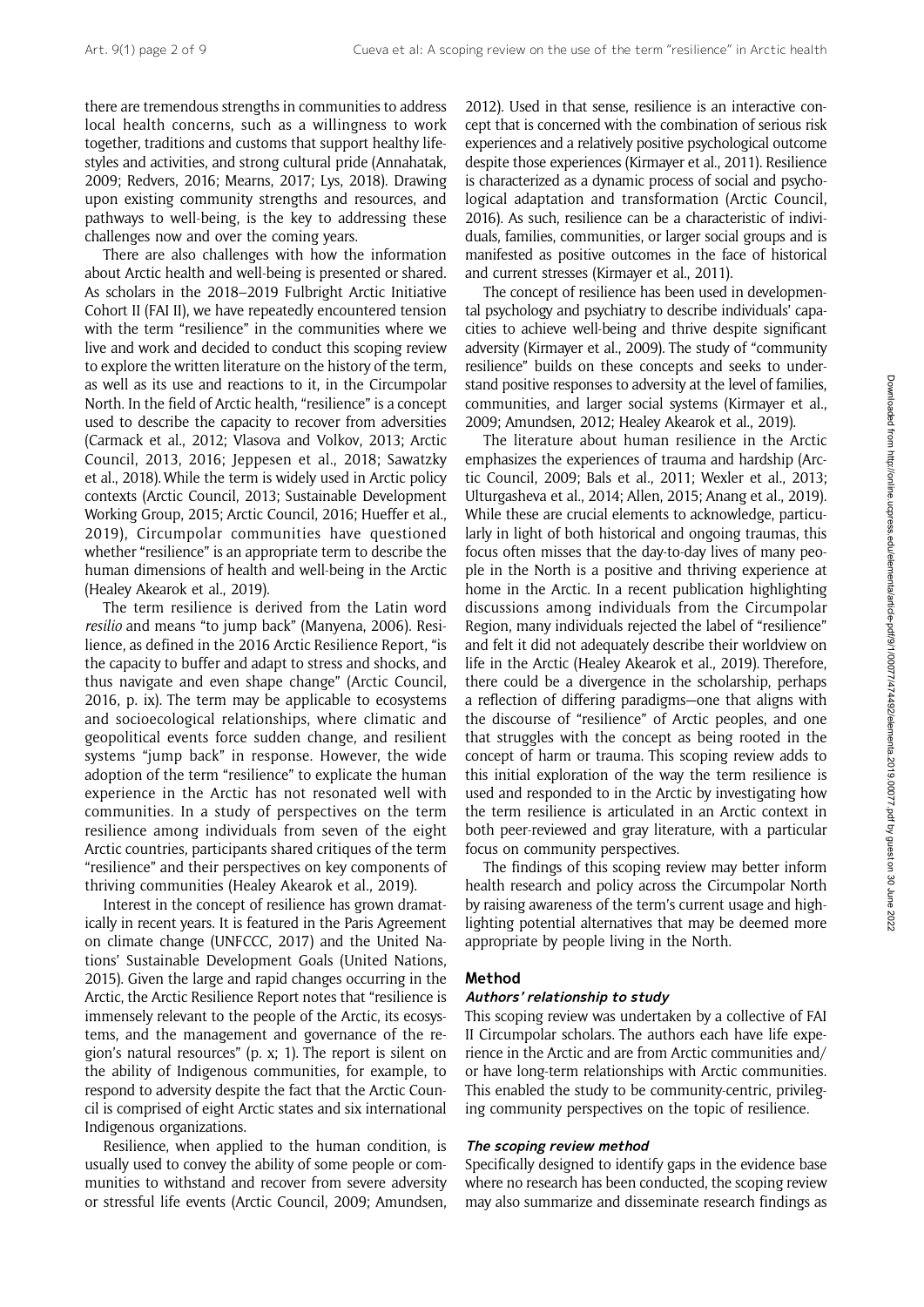Table 1. Example search equation including search terms that were utilized to identify studies for the scoping review. DOI: https://doi.org/10.1525/elementa. 2019.00077.t1

Search Terms Used

"Resilience"

AND

"Arctic" OR "Circumpolar"

AND

"health" OR "wellbeing" OR "well-being"

AND

"community" OR "community-based" OR "village"

well as identify the potential for a full systematic review in specific areas of inquiry (Arksey and O'Malley, 2005). The Arksey and O'Malley's iterative six-step approach was followed for this study: (1) identifying the research question; (2) identifying relevant studies; (3) study selection; (4) charting the data; (5) collating, summarizing, and reporting the results; and (6) a deliberation among the authors. "Scoping" reviews have historically received less attention as a technique to map relevant literature in a field of interest. A scoping review method was selected for this inquiry due to the breadth of this topic, assumed limited literature, and the lack of preexisting review on the subject. Scoping reviews also tend to address broader topics where many different study designs might be applicable, and therefore, it is not intended to explore very specific research questions nor, consequently, to assess the quality of included studies (Arksey and O'Malley, 2005) but to comment on the overall state of research activity in a particular field.

Our population of focus was collectively referred to as peoples living in the Arctic region. Circumpolar and Arctic are often used interchangeably (Young, 2012), and we incorporated this into our search terms. Arctic peoples include diverse cultures with differing belief systems and languages, who nevertheless share some underlying common values (Redvers et al., 2015). They inhabit a range of geographical and climatic territories, in villages, towns, and cities—which we refer to as "communities" (Table 1).

We define and conceptualize "health" very broadly and, similar to Young and Marchildon (2012), recognize that health researchers, service providers, and policy makers working in the Arctic and for Arctic peoples need a broad and multidisciplinary understanding of northern health.

Our review focused on the human dimension of resilience in the Arctic research literature defined broadly as the human process of adapting well in the face of adversity, trauma, tragedy, threats, or significant sources of stress in all forms. Our population is united in particular circumstances of sociocultural history, where, for example, some communities have experienced upheaval and societal transition and transformation over the last 50 years (Redvers et al., 2015). These transitions have been and continue to be exacerbated by environmental and climate

change as well as inequities in health care, education, housing, and employment (Bjerregaard and Young, 1998).

(1) Identifying the research question:

How is the term resilience used, and responded to, by communities as articulated in both peer-reviewed scientific publications and gray literature on human health in an Arctic context?

(2) Identifying relevant studies—article search:

One author (G.H.A.) led the process to search for articles in online library databases, Google Scholar, and Dartmouth College Library Services. The search included peer-reviewed and gray literature. Studies published between 2000 and 2019 were included. Databases were not limited and were searched specifically for studies mentioning human health and resilience in the Arctic. Search terms included "resilience," "health," or "well-being" and "Arctic," "Circumpolar," or "community" and/or combinations of these terms. The same search terms were utilized for gray literature to identify other relevant publications specific to the Arctic context.

(3) Study selection:

Authors collaborated to establish the following inclusion criteria:

- The study/article included "resilience" in the title or abstract and pertained to the Arctic or a Circumpolar region;
- The study/article included the human dimensions of health and/or well-being in the title or abstract and pertained to the Arctic or a Circumpolar region;
- The study/article was written in English, a criterion imposed due to limited time and resources to fund the cost of translation.
- The study/article included the mention of or described details distinctly related to an impact or perspective of the community.

The authors adopted these limits for practical reasons and acknowledge that potentially relevant papers could have been missed, and future reviews could include a broader scope of articles.

Exclusion criteria:

- (a) Removal of duplicates.
- (b) Non-English language source.
- (c) Population in the study was not from the Arctic region or did not distinguish between the Arctic and non-Arctic population.
- (d) Unrelated to human dimension of resilience (e.g., resilience of bacteria in Arctic waters).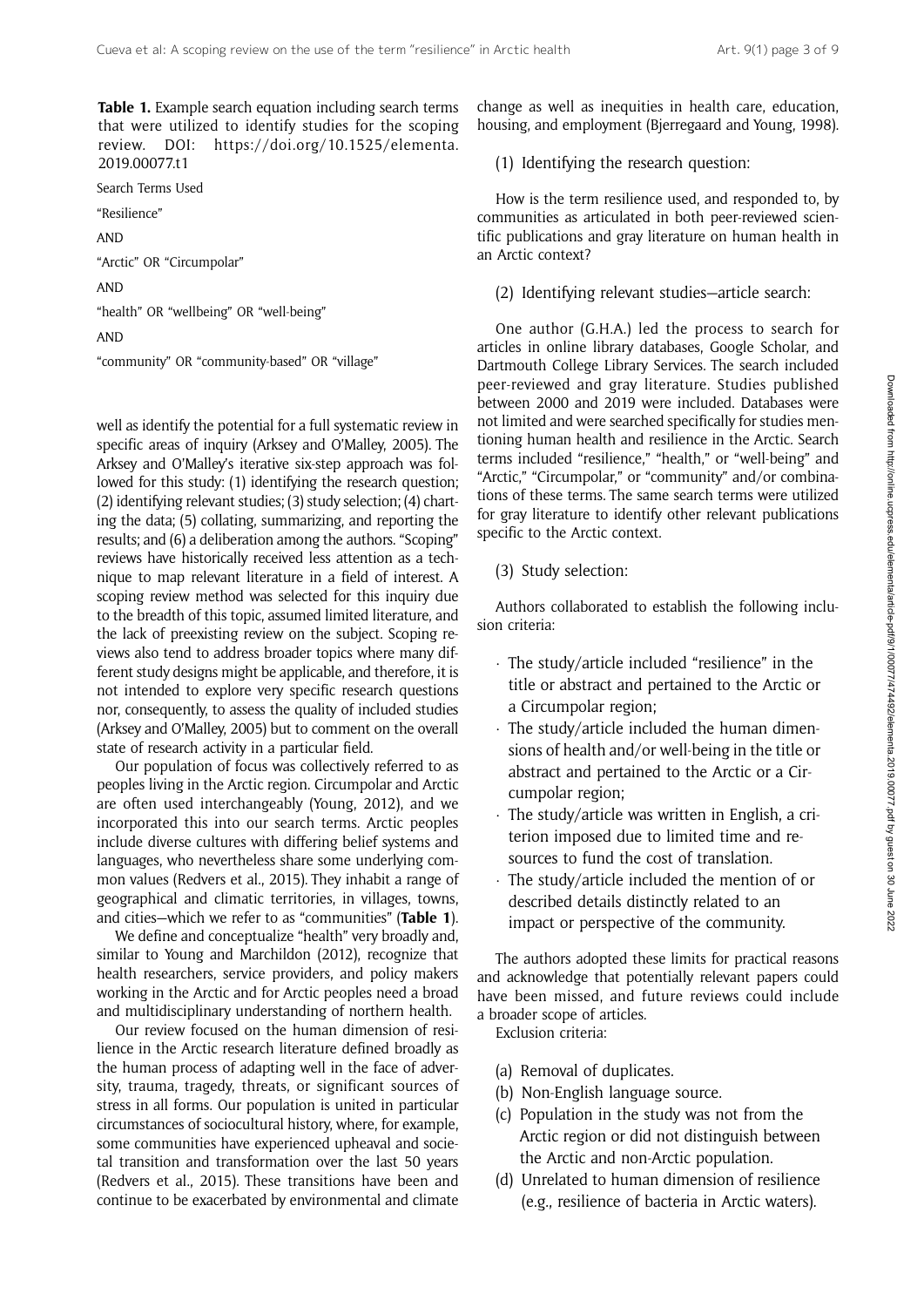| Table 2. Method of studies included in the scoping review. DOI: https://doi.org/10.1525/elementa.2019.00077.t2 |  |  |  |
|----------------------------------------------------------------------------------------------------------------|--|--|--|
|----------------------------------------------------------------------------------------------------------------|--|--|--|

|                       |                                 |                  |               | Population-<br><b>Based</b> |                     |                |       | Retrospective       |                   |              |
|-----------------------|---------------------------------|------------------|---------------|-----------------------------|---------------------|----------------|-------|---------------------|-------------------|--------------|
| <b>Topic</b>          | <b>Descriptive</b><br>Framework | <b>Narrative</b> | <b>Review</b> | Case<br>Study               | Cross-<br>Sectional | Network<br>Map | Other | Population<br>Study | Sharing<br>Circle | <b>Total</b> |
| Number of<br>articles |                                 | 8                |               | h                           | 4                   |                |       |                     |                   | 42           |

Table 3. Focus areas/topics of studies included in the scoping review. DOI: https://doi.org/10.1525/ elementa.2019.00077.t3

| <b>Topic</b> | Climate<br>Change<br>$+$ Zoonoses | Ecosystem | Suicide | Animal<br>Health | Mental<br>Health | Resilience<br>as<br>Concept | OneHealth | Wellness/<br><b>Well-Being</b> | <b>Total</b> |
|--------------|-----------------------------------|-----------|---------|------------------|------------------|-----------------------------|-----------|--------------------------------|--------------|
|              |                                   |           |         |                  |                  |                             |           |                                |              |

(e) Did not mention or describe or relate to an impact on or perspective of one or more communities.

Articles meeting the inclusion/exclusion criteria ( $N =$ 42) were critically reviewed in their entirety for mentions, descriptions, or evaluations of specific references to human dimensions of resilience.

(4) Charting the data:

Studies were cataloged in a schematic in Microsoft Excel according to year, geography, methods, and topic(s) of study (see Tables 2 and 3). Outcomes were also recorded. Authors collaborated to review and verify the chart and provide insight and/or identify key studies or reports that might have been omitted.

(5) Collating and summarizing the results:

A total of 42 unique manuscripts were examined that met the inclusion/exclusion criteria. First, articles were classified by methodology. Approximately 25% of the studies focused on describing a framework for approaching a topic or method related to articulating or researching human resilience ( $n = 11$ ). Additionally, 20% ( $n = 8$ ) utilized unstructured or semistructured narrative collection methods. Eighteen percent ( $n = 7$ ) were review papers and 13% ( $n = 5$ ) were formatted as a single or multiple case study. The remainder covered a multitude of cross-sectional study designs, some were populationbased and others were on a small-scale as well as historical data, evaluation, commentary, and network mapping (see Table 2).

Second, we categorized each paper into one or more relevant topic areas (see Table 3).

- 64% (27 of 42) of the documents pertained to specific Indigenous populations in the Arctic;

- 40% (17 of 42) pertained to the impact of and/or perspectives on climate change and human health;
- $\cdot\,$  43 $\%$  (18 of 42) made some reference to health and community expressions of well-being;
- 24% (10 of 42) were specifically about mental health and/or suicide research;
- 52% (22 of 42) featured an emphasis on a particular community and community resilience; and
- 34% (17 of 42) specifically examined cultural practices related to resilience.

On the topic of resilience and human health, the most studied subject matter was climate change ( $n =$ 17) followed by ecosystems ( $n = 14$ ). Literature on human resiliency as concept ( $n = 5$ ) and OneHealth  $(n = 2)$  in the Arctic human resilience literature was limited. Studies in the mental health/well-being and suicide categories were often mutually inclusive—focusing on the components of both mental health/wellbeing and suicide. Articles referred to specific Indigenous populations including Inuit ( $n = 5$ ), Sami ( $n = 7$ ), Inupiat ( $n = 1$ ), Alaska Native ( $n = 3$ ), Dene ( $n = 1$ ), Nenets ( $n = 1$ ), and Circumpolar Indigenous peoples in general  $(n = 6)$ .

Of the studies exploring a community or multiple community perspectives on resilience  $(n = 22)$ , the role of family and community in supporting human resilience over the life span (childhood, adolescence, adulthood, and elder;  $n = 15$ ), the importance of building and nurturing relationships as a resilience-promoting factor in Arctic communities ( $n = 16$ ), and the making of meaningful contributions to the community were the most discussed. Six of the studies focused in some part on the concept of "collective" community resilience, two of which noted the absence of the literature exploring and expounding on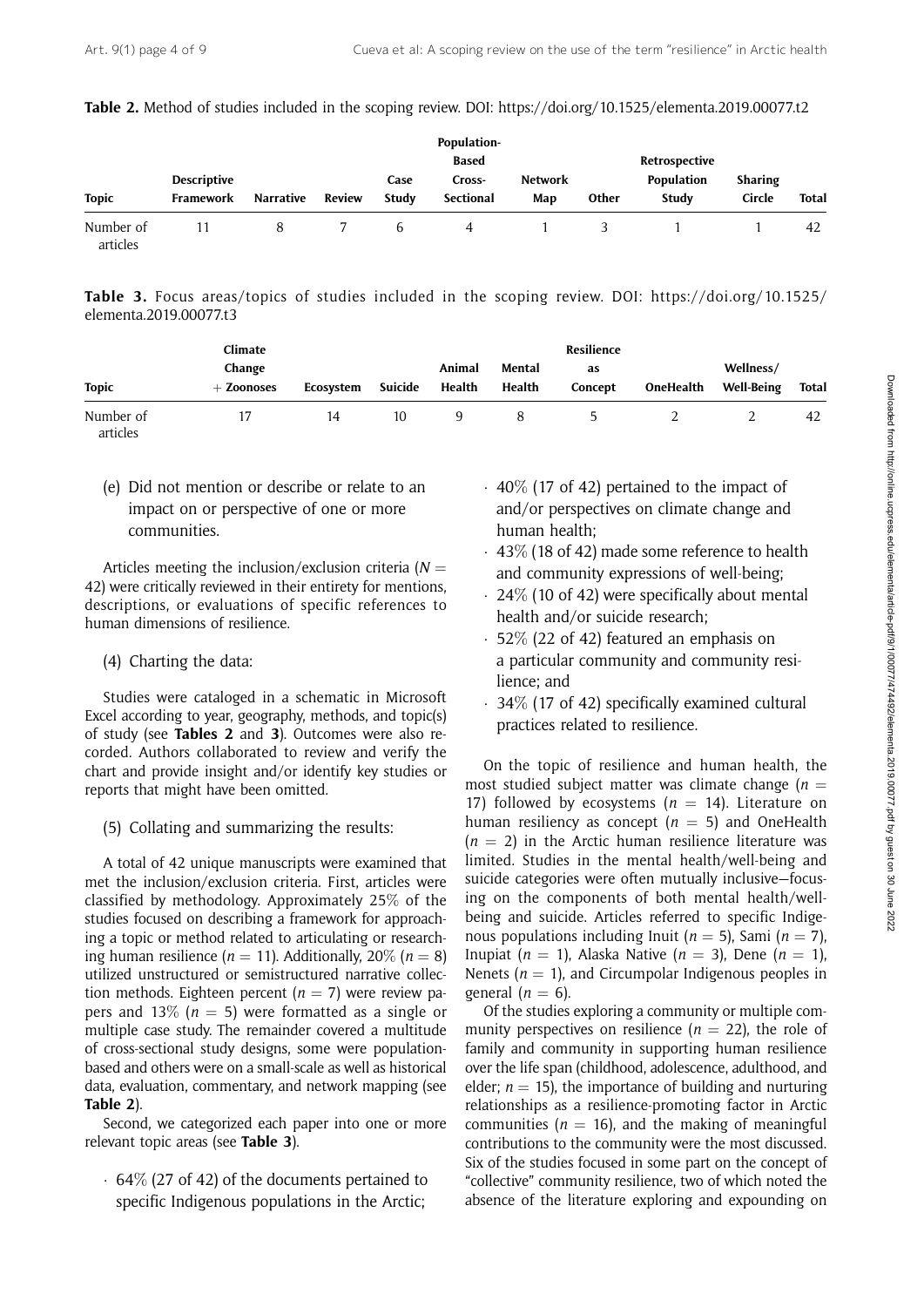community-based concepts of collective resilience (Wexler et al., 2009; Teufel-Shone, 2018).

## (6) Deliberation and discussion:

Authors reviewed the findings and deliberated on the results and relevance to their specific Arctic context. Returning to the original purpose, to explore how the term "resilience" was used in peer-reviewed scientific publications and gray literature on human health in an Arctic context, we have observed a paucity of peer-reviewed literature that captured local perspectives on resilience in the Circumpolar region over a 20-year period. This is not surprising due to the slow adoption of community-based research methodologies by the mainstream academic community and the issues embedded in the particular historical, cultural, linguistic, and sociopolitical contexts found in Circumpolar regions (Young, 2003; Young and Marchildon, 2012; Jones et al., 2018). Three themes were prominent in our discussion of the review findings: the holistic worldview, local measures and definitions, and the need for community-based methods and collaborations.

#### Holistic worldview

Findings from this study show that the limited research found to date on the human dimension of resilience in the Arctic lacks both depth and local conceptualizations of the concept; however, the wide range of topics included in research depictions of human resilience well-being does begin to (intentionally or unintentionally) articulate a holistic perspective on the factors contributing to human dimensions of resilience in the Arctic. Describing the OneHealth approach to Arctic health and well-being (the intersection of health–animal–environment interactions), Hueffer et al. (2019) acknowledge that a more holistic perspective on health that focuses on living in balance with the natural world has emerged with the potential to improve human health more broadly. The authors noted that such a comprehensive approach may provide mitigating and adaptive strategies to enhance resilience (Hueffer et al., 2019).

## Local measures and definitions

The need for locally derived resilience terminology, definitions, and measures was clear in the limited literature exploring the topic. This highlights an important question for public health researchers—can we truly measure or understand resilience if we are asking individuals to conform to someone else's definition of resilience? The academic community should be working with definitions and concepts provided by the peoples participating in the study. Robards and Alessa (2004) explored resilience through social-cultural-ecological lens over time and identified that maintaining equity and resilience in remote Arctic communities requires incorporating localized cultural values and decision-making processes that fostered prior community existence before the application of Western centralized management systems. Wexler et al. (2009) further highlight the need for both individual and collective expressions and explorations of the human

dimensions of resilience, particularly in the case of marginalized or oppressed groups within Arctic communities, to expand.

## Need for research collaborations and communitybased research methods

One of the studies included in the review, by Ulturgasheva et al. (2014), noted that while their main goal of their study was to reveal processes and factors underlying Indigenous youth resilience, the study highlighted processes and factors contributing to resilience in research collaborations as well. Their findings highlighted that "resilient collaborations" were derived from the use of Indigenous methodologies and had the potential to bring about transformative outcomes for Indigenous community members engaged in research (Ulturgasheva et al., 2014). Communities continue to voice their concern about research that is not collaborative or community-based, as demonstrated in a very recent publication on ethical considerations for community-based research with Sami in North Finland (Eriksen et al., 2021).

## Limitations

Scoping reviews have several limitations. Scoping reviews do not formally evaluate the quality of evidence and often gather information from a wide range of study designs and methods. Scoping reviews do not provide a synthesized result or answer to a specific question but rather provide an overview of the available literature for an initial assessment of potential for later systematic review (Arksey and O'Malley, 2005). Scoping reviews are at risk of bias from different sources, which is mitigated with assessment of the risk of bias, the use of broad definitions and multiple search terms, and discussion and validation among the authors (Chatwood et al., 2015; Sucharew and Macaluso, 2019). The pool of Arctic research, while growing, is sufficiently small enough that further research could expand upon the search criteria in order to include a deeper exploration of terminology from other languages (Healey Akearok et al., 2019).

#### Conclusion

The Arctic Resilience Report (2016, p. xv) states,

Resilience has also been defined as a desirable characteristic, somewhat synonymous with adaptive and transformative capacity ...In integrating these two orientations, several scholars have suggested that successfully navigating change is a complex process of identifying the desirable features of a system and strengthening them, while weakening other features to allow for transformational change . ...

Everyone will experience ups and downs in life—from everyday challenges to traumatic events with more lasting impact, such as the death of a loved one, a life-altering accident, or a serious illness. Each change affects people differently, bringing uncertainty. Yet, people generally adapt well over time to life-changing situations and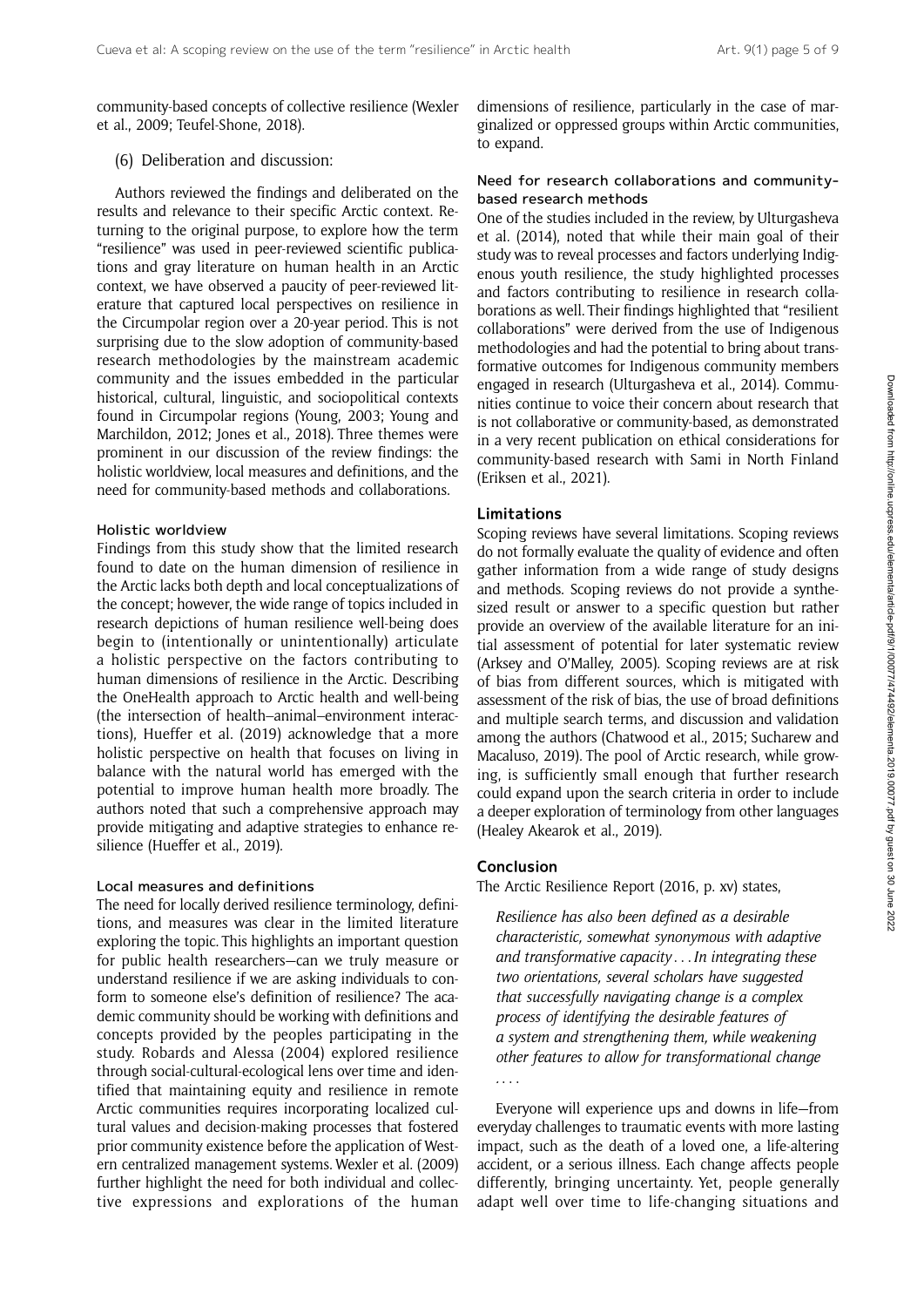stressful situations—in part, thanks to resilience. The research community describes human resilience as the process of adapting well in the face of adversity, trauma, tragedy, threats, or significant sources of stress. As much as resilience involves "bouncing back" from these difficult experiences, it can also involve profound individual and collective growth. Adverse events and chronic exposure to adverse events are like rough ocean water—challenging and difficult. The perspective of many Arctic communities is that resilience is what allows us to navigate rough waters and learn from the experience—and conceptually includes both individual and collective attributes.

Many people throughout the Circumpolar North do well despite severe hardships, trauma, and deprivation. In the early years of transnational Arctic collaboration, the move to a discussion of resilience shifted the focus of mental health research away from a focus on weaknesses and toward an analysis of individual strengths and positive outcomes (Arctic Council, 2009). Since that time, however, in many cases, resilience research has simply meant looking at the inverse of risk factors, without changing the paradigm of what those factors are (Kirmayer et al., 2011). Including protective factors to supplement the focus on risk factors could improve our ability to develop protective and comprehensive strategies that may be more effective at supporting communities. Furthermore, other studies have shown that when those protective factors are rooted in community conceptualizations of well-being, the outcomes are more meaningful (Chandler and Lalonde, 2008; Kral et al., 2011; MacDonald et al., 2013; Spein et al., 2013; Healey et al., 2016; Lys, 2018). Changing the focus to community-defined factors that support individual wellness and thriving communities could shift the paradigm of research in the Arctic and allow attention to be focused on the existing strengths, capacity, and resources. Investigating terms that communities of the Circumpolar North use to describe their own health and well-being may introduce new possibilities to more effectively support communities to thrive.

The scoping review found that the term "resilience" has been applied across a diversity of contexts and subject areas and that this may have repercussions for understanding the human dimension of "resilience" and community expressions of well-being. Integrating community perspectives on well-being and well-being research is critical, but the authors found limited evidence of that in this scoping review. Other recent research has identified that there may be alternative terms and concepts that make more sense for Northern community members, particularly in the case of Indigenous peoples who might identify more strongly with concepts embedded in their own culture and language (Healey Akearok et al., 2019). Exploring such alternative concepts might be a way to more respectfully and accurately drive the field of health and wellness research forward in accordance with community priorities and/ or epistemologies such as those of Indigenous peoples of the Arctic in the future. Future research should expand on the perspectives of Arctic community members and

allow those voices to guide the priorities and frameworks used to refer to, and investigate, health and well-being in Arctic communities.

## Data accessibility statement

No publicly accessible databases have been made available through this project.

#### Acknowledgments

The authors first acknowledge the peoples of the Arctic our families, friends, colleagues, and teachers. They have and continue to learn much from their relationships and connections across all Arctic countries. They also wish to acknowledge the support of their Fulbright Arctic Initiative mentors Dr Mike Sfraga and Dr Ross Virginia for their generosity, encouragement, and unwavering support.

## Funding

Funding was received from the Fulbright Arctic Initiative Program.

#### Competing interests

ER participated in a team that initiated this special issue with Elementa.

## Author contributions

- Contributed to the conception and the design: All authors. Contributed to the acquisition of data: GHA.
- Contributed to the analysis and interpretation of data: JL, CVLL, JPAS, ER, KC, GHA.
- Drafted and/or revised the article: JL, CVLL, JPAS, ER, KC, GHA.

Approved the submitted version for publication: JL, CVLL, JPAS, ER, KC, GHA.

#### References

- Abelsen, B, Strasser, R, Heaney, D, Berggren, P, Sigurðsson, S, Brandstorp, H, Wakegijig, J, Forsling, N, Moody-Corbett, P, Akearok, GH, Mason, A, Nicoll, P. 2020. Plan, recruit, retain: A framework for local healthcare organizations to achieve a stable remote rural workforce. Human Resources for Health 18(63): 1-0.
- Allen, J. 2015. U.S. Arctic: Community resilience, cultural continuity, and well-being in the prevention of suicide. International Journal of Epidemiology 44(suppl\_1): i19–i19. DOI: [http://dx.doi.org/10.](http://dx.doi.org/10.1093/ije/dyv097.057) [1093/ije/dyv097.057.](http://dx.doi.org/10.1093/ije/dyv097.057)
- Amundsen, H. 2012. Illusions of resilience? An analysis of community responses to change in Northern Norway. Ecology and Society **14**(4): 46.
- Anang, P, Naujaat Elder, EH, Gordon, E, Gottlieb, N, Bronson, M. 2019. Building on strengths in Naujaat: The process of engaging Inuit youth in suicide prevention. International Journal of Circumpolar Health 78(2): 1508321. DOI: [http://dx.doi.org/10.](http://dx.doi.org/10.1080/22423982.2018.1508321) [1080/22423982.2018.1508321.](http://dx.doi.org/10.1080/22423982.2018.1508321)
- Annahatak, B. (2009). Quality education for Inuit today? Cultural strengths, new things, and working out the unknowns: A story by an Inuk. Peabody Journal of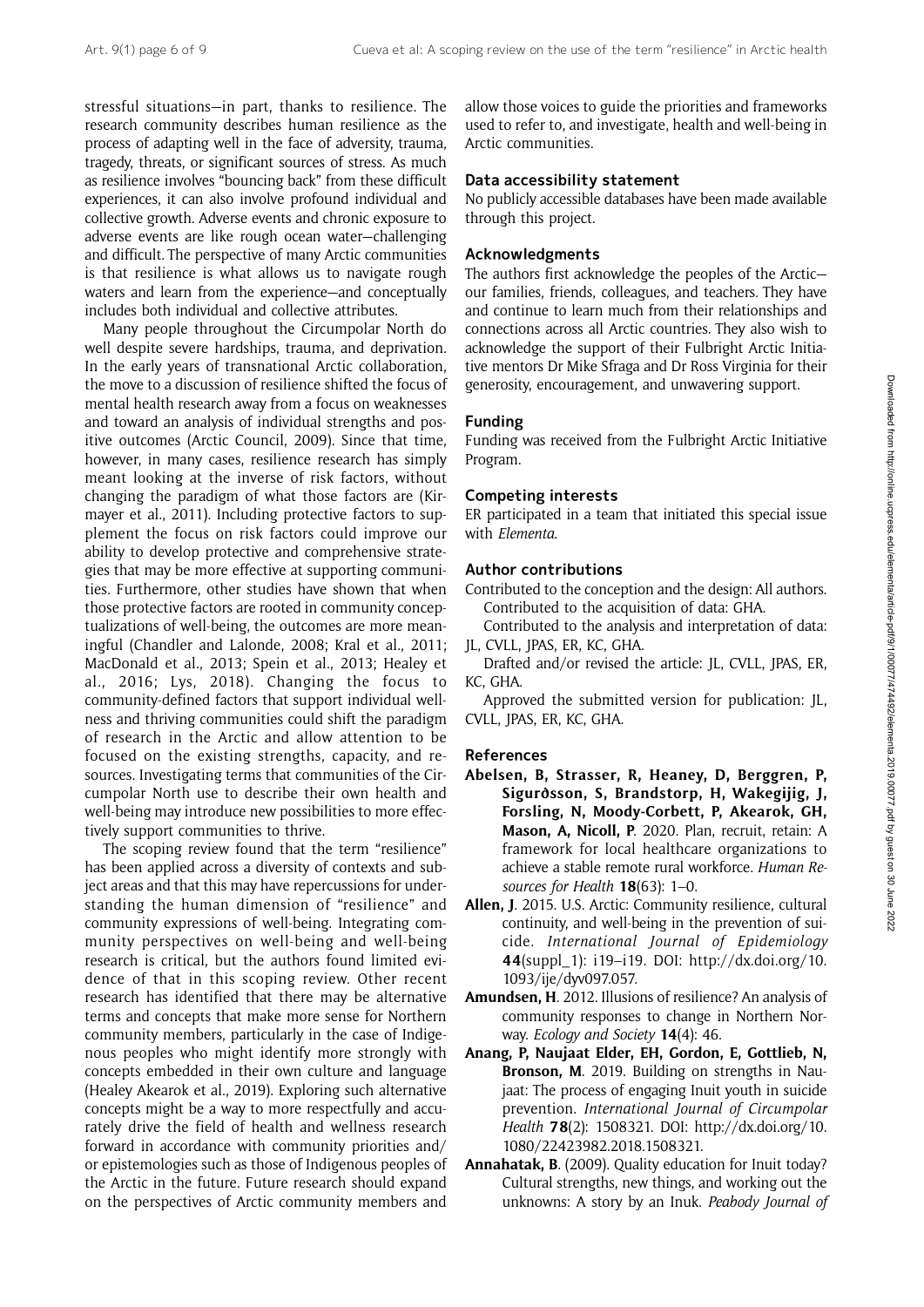Education  $69(2)$ : 12-18. DOI: [http://dx.doi.org/10.](http://dx.doi.org/10.1080/01619569409538761) [1080/01619569409538761.](http://dx.doi.org/10.1080/01619569409538761)

- Arctic Council. 2009. Hope and resilience: Suicide prevention in the Arctic. Nuuk. Available at [https://](https://oaarchive.arctic-council.org/bitstream/handle/11374/41/Hope%20and%20Resilience.%20Suicide%20Prevention%20in%20the%20Arctic.pdf?sequence=1&isAllowed=y) [oaarchive.arctic-council.org/bitstream/handle/](https://oaarchive.arctic-council.org/bitstream/handle/11374/41/Hope%20and%20Resilience.%20Suicide%20Prevention%20in%20the%20Arctic.pdf?sequence=1&isAllowed=y) [11374/41/Hope](https://oaarchive.arctic-council.org/bitstream/handle/11374/41/Hope%20and%20Resilience.%20Suicide%20Prevention%20in%20the%20Arctic.pdf?sequence=1&isAllowed=y)%[20and](https://oaarchive.arctic-council.org/bitstream/handle/11374/41/Hope%20and%20Resilience.%20Suicide%20Prevention%20in%20the%20Arctic.pdf?sequence=1&isAllowed=y)%[20Resilience.](https://oaarchive.arctic-council.org/bitstream/handle/11374/41/Hope%20and%20Resilience.%20Suicide%20Prevention%20in%20the%20Arctic.pdf?sequence=1&isAllowed=y)%[20Suicide](https://oaarchive.arctic-council.org/bitstream/handle/11374/41/Hope%20and%20Resilience.%20Suicide%20Prevention%20in%20the%20Arctic.pdf?sequence=1&isAllowed=y) %[20Prevention](https://oaarchive.arctic-council.org/bitstream/handle/11374/41/Hope%20and%20Resilience.%20Suicide%20Prevention%20in%20the%20Arctic.pdf?sequence=1&isAllowed=y)%[20in](https://oaarchive.arctic-council.org/bitstream/handle/11374/41/Hope%20and%20Resilience.%20Suicide%20Prevention%20in%20the%20Arctic.pdf?sequence=1&isAllowed=y)%[20the](https://oaarchive.arctic-council.org/bitstream/handle/11374/41/Hope%20and%20Resilience.%20Suicide%20Prevention%20in%20the%20Arctic.pdf?sequence=1&isAllowed=y)%[20Arctic.pdf?](https://oaarchive.arctic-council.org/bitstream/handle/11374/41/Hope%20and%20Resilience.%20Suicide%20Prevention%20in%20the%20Arctic.pdf?sequence=1&isAllowed=y) [sequence](https://oaarchive.arctic-council.org/bitstream/handle/11374/41/Hope%20and%20Resilience.%20Suicide%20Prevention%20in%20the%20Arctic.pdf?sequence=1&isAllowed=y)=[1&isAllowed](https://oaarchive.arctic-council.org/bitstream/handle/11374/41/Hope%20and%20Resilience.%20Suicide%20Prevention%20in%20the%20Arctic.pdf?sequence=1&isAllowed=y)=[y.](https://oaarchive.arctic-council.org/bitstream/handle/11374/41/Hope%20and%20Resilience.%20Suicide%20Prevention%20in%20the%20Arctic.pdf?sequence=1&isAllowed=y) Accessed 13 May 2021.
- Arctic Council. 2013. Arctic Resilience Report 2013: Summary for policy-makers. Stockholm. Available at [https://oaarchive.arctic-council.org/bitstream/](https://oaarchive.arctic-council.org/bitstream/handle/11374/1629/MM08_SEI-SRC-2013-Arctic-Resilience-Report-Summary.pdf?sequence=1&isAllowed=y) [handle/11374/1629/MM08\\_SEI-SRC-2013-Arctic-](https://oaarchive.arctic-council.org/bitstream/handle/11374/1629/MM08_SEI-SRC-2013-Arctic-Resilience-Report-Summary.pdf?sequence=1&isAllowed=y)[Resilience-Report-Summary.pdf?sequence](https://oaarchive.arctic-council.org/bitstream/handle/11374/1629/MM08_SEI-SRC-2013-Arctic-Resilience-Report-Summary.pdf?sequence=1&isAllowed=y)= $1&$ [isAllowed](https://oaarchive.arctic-council.org/bitstream/handle/11374/1629/MM08_SEI-SRC-2013-Arctic-Resilience-Report-Summary.pdf?sequence=1&isAllowed=y)=[y.](https://oaarchive.arctic-council.org/bitstream/handle/11374/1629/MM08_SEI-SRC-2013-Arctic-Resilience-Report-Summary.pdf?sequence=1&isAllowed=y) Accessed 6 December 2018.
- Arctic Council. 2016. Arctic Resilience Report. Stockholm. Available at [https://oaarchive.arctic-council.org/](https://oaarchive.arctic-council.org/handle/11374/1838) [handle/11374/1838.](https://oaarchive.arctic-council.org/handle/11374/1838) Available at file:///Users/ gwenhealeyakearok/Downloads/ARR\_full\_report\_ low-res\_161114b.pdf. Accessed 13 May 2021.
- Arctic Monitoring and Assessment Program. 2015. AMAP Assessment 2015: Human health in the Arctic. Oslo, Norway: Arctic Monitoring and Assessment Program.
- Arksey, H, O'Malley, L. 2005. Scoping studies: Towards a methodological framework. International Journal of Social Research Methodology 8(1): 19–32.
- Bals, M, Turi, A, Skre, I, Kvernmo, S. 2011. The relationship between internalizing and externalizing symptoms and cultural resilience factors in Indigenous Sami youth from Arctic Norway. International Journal of Circumpolar Health **70**(1): 37–45.
- Bjerregaard, P. Young, TK. 1998. The Circumpolar Inuit: Health of a population in transition. Copenhagen, DK: Munksgaard.
- Cameron, ES. 2012. Securing Indigenous politics: A critique of the vulnerability and adaptation approach to the human dimensions of climate change in the Canadian Arctic. Global Environmental Change— Human and Policy Dimensions 22(1): 103–114. DOI: <http://dx.doi.org/10.1016/j.gloenvcha.2011.11.004>.
- Carmack, E, McLaughlin, F, Whiteman, G, Homer-Dixon, T. 2012. Detecting and coping with disruptive shocks in Arctic marine systems: A resilience approach to place and people. Ambio  $41(1)$ : 56–65. DOI: [http://dx.doi.org/10.1007/s13280-011-](http://dx.doi.org/10.1007/s13280-011-0225-6) [0225-6](http://dx.doi.org/10.1007/s13280-011-0225-6).
- Chandler, M, Lalonde, C. 2008. Cultural continuity as a protective factor against suicide in first nations youth. Transcultural Psychiatry 10(1): 68–72.
- Chatwood, S, Paulette, F, Baker, R, Eriksen, A, Lenert Hansen, K, Eriksen, H, Hiratsuka, V, Lavoie, J, Lou, W, Mauro, I, Orbinski, J. 2015. Approaching Etaupmumk—Introducing a consensus-based mixed method for health services research. International Journal of Circumpolar Health **74**(1): 27438.
- Cherba, M, Healey Akearok, GK, MacDonald, WAS. 2019. Addressing provider turnover to improve health outcomes in Nunavut. Canadian Medical Association Journal 191(13): E361–E364.
- Eriksen, H, Rautio, A, Johnson, R, Koepke, C, Rink, E. 2021. Ethical considerations for community-based participatory research with Sami communities in North Finland. Ambio 50: 1222–1236.
- Ferguson, M. 2017. Report of the Auditor General of Canada—Health Care Services—Nunavut. Ottawa: Office of the Auditor General of Canada. Available at [http://www.oag-bvg.gc.ca/internet/English/](http://www.oag-bvg.gc.ca/internet/English/nun_201703_e_41998.html) [nun\\_201703\\_e\\_41998.html.](http://www.oag-bvg.gc.ca/internet/English/nun_201703_e_41998.html) Accessed 13 May 2021.
- Gray, A, Richer, F, Harper, S. 2016. Individual and community-level determinants of Inuit youth mental wellness. Canadian Journal of Public Health 107(3): e251–e257.
- Hämäläinen, S, Musial, F, Salamonsen, A, Graff, O, Olsen, TA. 2018. Sami Yoik, Sami history, Sami health: A narrative review. International Journal of Circumpolar Health 77(1): 1454784–1454788. DOI: [http://dx.doi.org/10.1080/22423982.2018.](http://dx.doi.org/10.1080/22423982.2018.1454784) [1454784.](http://dx.doi.org/10.1080/22423982.2018.1454784)
- Healey Akearok, G, Cherba, M, Tabish, T. 2018. Pathways to mental well-being for Indigenous boys and men: Community-led and land-based programs in the Canadian North. Iqaluit, Nunavut: Qaujigiartiit Health Research Centre.
- Healey Akearok, G, Cueva, K, Stoor, J, Larsen, C, Rink, E, Kanayurak, N, Emelyanova, A, Hiratsuka, V. 2019. Exploring the term "resilience" in Arctic health and well-being using a sharing circle as a community-centered approach: Insights from a conference workshop. Social Science 8(2): 45.
- Healey, G, Mearns, C, Noah, JL. 2016. The eight Ujarait (rocks) model: Supporting Inuit adolescent mental health with an intervention model based on Inuit ways of knowing. International Journal of Indigenous Health 11(1): 92–110.
- Hueffer, K, Ehrlander, M, Etz, K, Reynolds, A. 2019. One health in the Circumpolar North. International Journal of Circumpolar Health 78(1): 1607502– 1607502. DOI: [http://dx.doi.org/10.1080/](http://dx.doi.org/10.1080/22423982.2019.1607502) [22423982.2019.1607502](http://dx.doi.org/10.1080/22423982.2019.1607502).
- Jeppesen, E, Appelt, M, Hastrup, K, Grønnow, B, Mosbech, A, Smol, JP, Davidson, TA. 2018. Living in an oasis: Rapid transformations, resilience, and resistance in the North Water Area societies and ecosystems. Ambio 47(S2): 296–309. DOI: [http://dx.doi.](http://dx.doi.org/10.1007/s13280-018-1034-y) [org/10.1007/s13280-018-1034-y.](http://dx.doi.org/10.1007/s13280-018-1034-y)
- Jones, J, Cunsolo, A, Harper, SL. 2018. Who is research serving? A systematic realist review of Circumpolar environment-related Indigenous health literature. PLOS ONE 13(5): e0196090. DOI: [http://dx.doi.](http://dx.doi.org/10.1371/journal.pone.0196090) [org/10.1371/journal.pone.0196090](http://dx.doi.org/10.1371/journal.pone.0196090).
- Kirmayer, LJ, Dandeneau, S, Marshall, E, Phillips, M, Jessen Williamson, K. 2011. Rethinking resilience from Indigenous perspectives. Canadian Journal of Psychiatry 56(2): 84–91.
- Kirmayer, LJ, Sehdev, M, Whitley, R, Dandeneau, S, Isaac, C. 2009. Community resilience: Models, metaphors, and measures. Journal of Aboriginal Health, Special Issue 5(1): 62–117.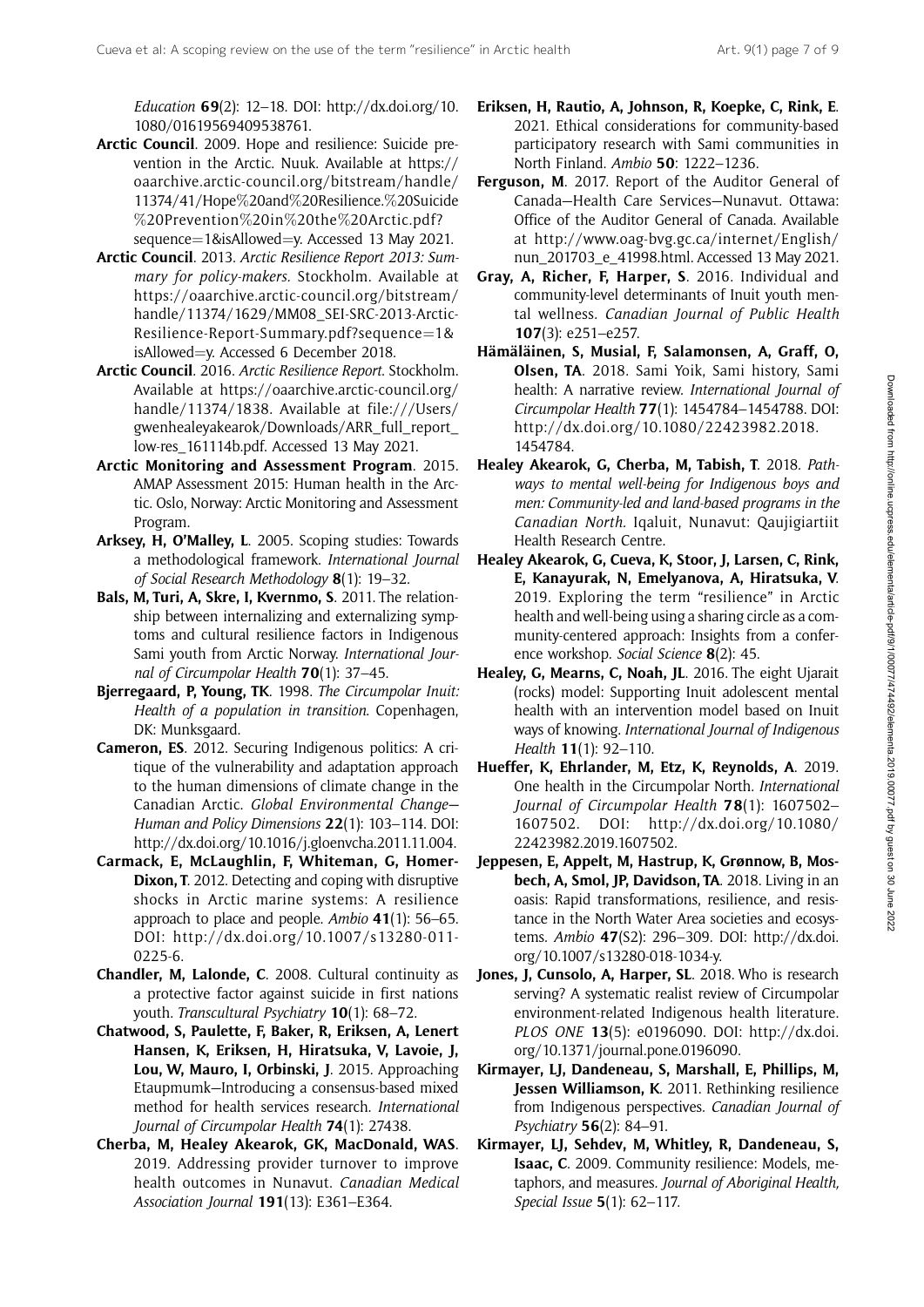- Kral, MJ, Idlout, L, Minore, JB, Dyck, RJ, Kirmayer, LJ. 2011. Unikkaartuit: Meanings of well-being, unhappiness, health, and community change among Inuit in Nunavut, Canada. American Journal of Community Psychology 48(3–4): 426–438. DOI: [http://dx.doi.](http://dx.doi.org/10.1007/s10464-011-9431-4) [org/10.1007/s10464-011-9431-4](http://dx.doi.org/10.1007/s10464-011-9431-4).
- Lys, C. 2018. Exploring coping strategies and mental health support systems among female youth in the Northwest Territories using body mapping. International Journal of Circumpolar Health  $77(1)$ : 1466604–1466611. DOI: [http://dx.doi.org/10.](http://dx.doi.org/10.1080/22423982.2018.1466604) [1080/22423982.2018.1466604.](http://dx.doi.org/10.1080/22423982.2018.1466604)
- MacDonald, JP, Ford, JD, Willox, AC, Ross, NA. 2013. A review of protective factors and causal mechanisms that enhance the mental health of Indigenous Circumpolar youth. International Journal of Circumpolar Health 72(1): 21775–21718. DOI: [http://dx.doi.](http://dx.doi.org/10.3402/ijch.v72i0.21775) [org/10.3402/ijch.v72i0.21775](http://dx.doi.org/10.3402/ijch.v72i0.21775).
- Manyena, S. 2006. The concept of resilience revisited. Disasters 30(4): 433–450.
- Marchildon GP, Torgerson, R. 2013. Nunavut: A health system profile. Montreal, Canada: McGill-Queens University Press.
- Mearns, R. 2017. Nunavut, Uqausivut, Piqqusivullu Najuqsittiarlavu (Caring for our land, language and culture): The use of land camps in Inuit knowledge renewal and research) [Masters of Arts]. Ottawa, Canada: Carleton University.
- Nelson, C, Lawford, K, Otterman, V, Darling, E. 2018. Mental health indicators among pregnant Aboriginal women in Canada: Results from the Maternity Experiences Survey. Health Promotion Chronic Disease Prevention Canada 38(7–8): 269–276.
- Paris Agreement (United Nations. 2015). 2017. Transforming our world: The 2030 Agenda for Sustainable Development. Resolution adopted by the General Assembly of the United Nations on 25 September 2015, Seventieth Session, A/Res/70/1 Stat. United Nations.
- Redvers, J, Bjerregaard, P, Eriksen, H, Fanian, S, Healey, G, Hiratsuka, V, Jong, M, Larsen, CV, Linton, J, Pollock, N, Silviken, A. 2015. A scoping review of Indigenous suicide prevention in Circumpolar regions. International Journal of Circumpolar Health 74(1): 27509–27510. DOI: [http://dx.doi.org/10.](http://dx.doi.org/10.3402/ijch.v74.27509) [3402/ijch.v74.27509](http://dx.doi.org/10.3402/ijch.v74.27509).
- Redvers, JM. 2016. Land-based practice for Indigenous health and wellness in Yukon, Nunavut, and the Northwest Territories [Master thesis]. Calgary, Canada: University of Calgary. Available at [https://](https://prism.ucalgary.ca/handle/11023/2996) [prism.ucalgary.ca/handle/11023/2996](https://prism.ucalgary.ca/handle/11023/2996). Accessed 13 May 2021.
- Redvers, N, Marianayagam, J, Blondin, B. 2019. Improving access to Indigenous medicine for patients in hospital-based settings: A challenge for health systems in Northern Canada. International Journal of Circumpolar Health 78(2): 1589208. DOI: [http://dx.doi.org/10.1080/22423982.2019.158](http://dx.doi.org/10.1080/22423982.2019.1589208) [9208](http://dx.doi.org/10.1080/22423982.2019.1589208).
- Robards, M, Alessa, L. 2004. Timescapes of community resilience and vulnerability in the circumpolar north. Arctic 57(4): 415–427.
- Royal Commission on Aboriginal Peoples. 1996. Highlights from the report of the Royal Commission on Aboriginal Peoples. Ottawa, Canada. Available at [https://www.rcaanc-cirnac.gc.ca/eng/11001000](https://www.rcaanc-cirnac.gc.ca/eng/1100100014597/1572547985018) [14597/1572547985018](https://www.rcaanc-cirnac.gc.ca/eng/1100100014597/1572547985018). Accessed 13 May 2021.
- Sakakibara, C. 2017. People of the Whales: Climate change and cultural resilience among Iñupiat of Arctic Alaska. Geographical Review 107(1): 159–184. DOI: [http://dx.doi.org/10.1111/j.1931-](http://dx.doi.org/10.1111/j.1931-0846.2016.12219.x) [0846.2016.12219.x.](http://dx.doi.org/10.1111/j.1931-0846.2016.12219.x)
- Sawatzky, A, Cunsolo, A, Jones-Bitton, A, Middleton, J, Harper, SL. 2018. Responding to climate and environmental change impacts on human health via integrated surveillance in the Circumpolar North: A systematic realist review. International Journal of Environmental Research and Public Health 15(12): 2706. DOI:<http://dx.doi.org/10.3390/ijerph15122706>.
- Sinevaara-Niskanen, H. (2015). Vocabularies for human development: Arctic politics and the power of knowledge. Polar Record 51(2): 191–200. DOI: <http://dx.doi.org/10.1017/S0032247413000946>.
- Spein, AR, Pedersen, CP, Silviken, AC, Melhus, M, Kvernmo, SE, Bjerregaard, P. 2013. Self-rated health among Greenlandic Inuit and Norwegian Sami adolescents: Associated risk and protective correlates. International Journal of Circumpolar Health 72(1): 19793–19712. DOI: [http://dx.doi.org/10.](http://dx.doi.org/10.3402/ijch.v72i0.19793) [3402/ijch.v72i0.19793](http://dx.doi.org/10.3402/ijch.v72i0.19793).
- Sucharew, H, Macaluso, M. 2019. Methods for research evidence synthesis: The scoping review approach. Journal of Hospital Medicine 14(7): 416–418.
- Sustainable Development Working Group. 2015. Sharing hope: Circumpolar perspectives on promising practices for promoting mental wellness and resilience. Available at [https://www.sdwg.org/wp](https://www.sdwg.org/wp-content/uploads/2016/04/Promoting-Mental-Wellness-Final-Report.pdf)[content/uploads/2016/04/Promoting-Mental-](https://www.sdwg.org/wp-content/uploads/2016/04/Promoting-Mental-Wellness-Final-Report.pdf)[Wellness-Final-Report.pdf](https://www.sdwg.org/wp-content/uploads/2016/04/Promoting-Mental-Wellness-Final-Report.pdf).
- Teufel-Shone, NI, Tippens, JA, McCrary, HC, Ehiri, JE, Sanderson, PR. 2018. Resilience in American Indian and Alaska Native public health: An underexplored framework. American Journal of Health Promotion 32(2): 274–281.
- Ulturgasheva, O, Rasmus, S, Wexler, L, Nystad, K, Kral, M. 2014. Arctic Indigenous youth resilience and vulnerability: Comparative analysis of adolescent experiences across five Circumpolar communities. Transcultural Psychiatry 51: 735.
- Vlasova, T, Volkov, S. 2013. Methodology of sociallyoriented observations and the possibilities of their implementation in the Arctic resilience assessment. Polar Record 49(3): 248–253. DOI: [http://dx.doi.](http://dx.doi.org/10.1017/S0032247413000119) [org/10.1017/S0032247413000119](http://dx.doi.org/10.1017/S0032247413000119).
- Wexler, L, Moses, J, Hopper, K, Joule, L, Garoutte, J, Team, LC. 2013. Central role of relatedness in Alaska Native youth resilience: Preliminary themes from one site of the Circumpolar Indigenous pathways to adulthood (CIPA) study. American Journal of